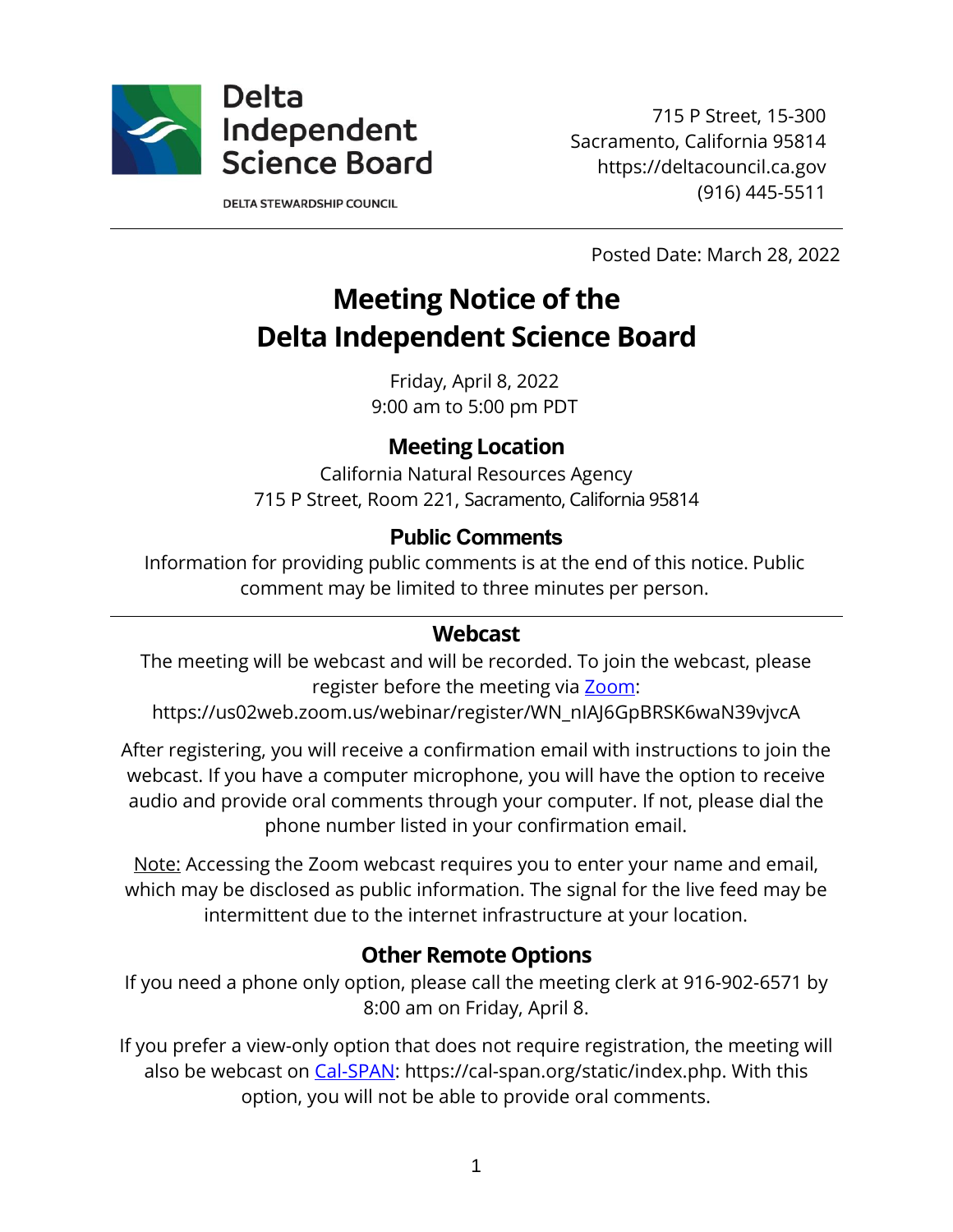# **Meeting Materials**

Materials referenced in this notice are available on the [events web page](https://deltacouncil.ca.gov/events.html) at https://deltacouncil.ca.gov/events.html. Members of the public are encouraged to visit the events web page to view the meeting materials.

## **Purpose**

The Delta ISB will meet regarding its current activities, including a debrief on its April 7 public Delta tour and discussion of its current and future reviews. In addition, the Delta ISB will discuss its current role with the Delta Science Strategy, including the potential to incorporate the Delta ISB thematic reviews into the strategy.

This section describes the highlights. For more information about the meeting, refer to the agenda below.

## **Agenda**

The agenda items listed below may be considered in a different order pursuant to the determination of the Delta ISB chair. Times listed on the agenda are approximate only. At the discretion of the Delta ISB, all items appearing on this agenda, whether expressly listed for action, may be deliberated upon and may be subject to action.

~ 9:00 AM: Meeting Starts

- 1. Welcome and Declarations
- 2. Delta ISB Chair Report and Business Matters
- 3. Delta Stewardship Council Report and Executive Officer Report
- 4. Delta Lead Scientist Report
- 5. Discussion: Post-tour Debrief

The Delta ISB will debrief on its public April 7, 2022 Delta tour and visits to Dutch Slough, Big Break, and Sherman Island (see [April 7 meeting notice\)](https://deltacouncil.ca.gov/pdf/isb/meeting-notice/2022-03-28-isb-meeting-notice-tour.pdf) undertaken to learn about the latest research projects, public outreach efforts, and scientific issues at these locations, and will discuss what they learned to help inform its future reviews.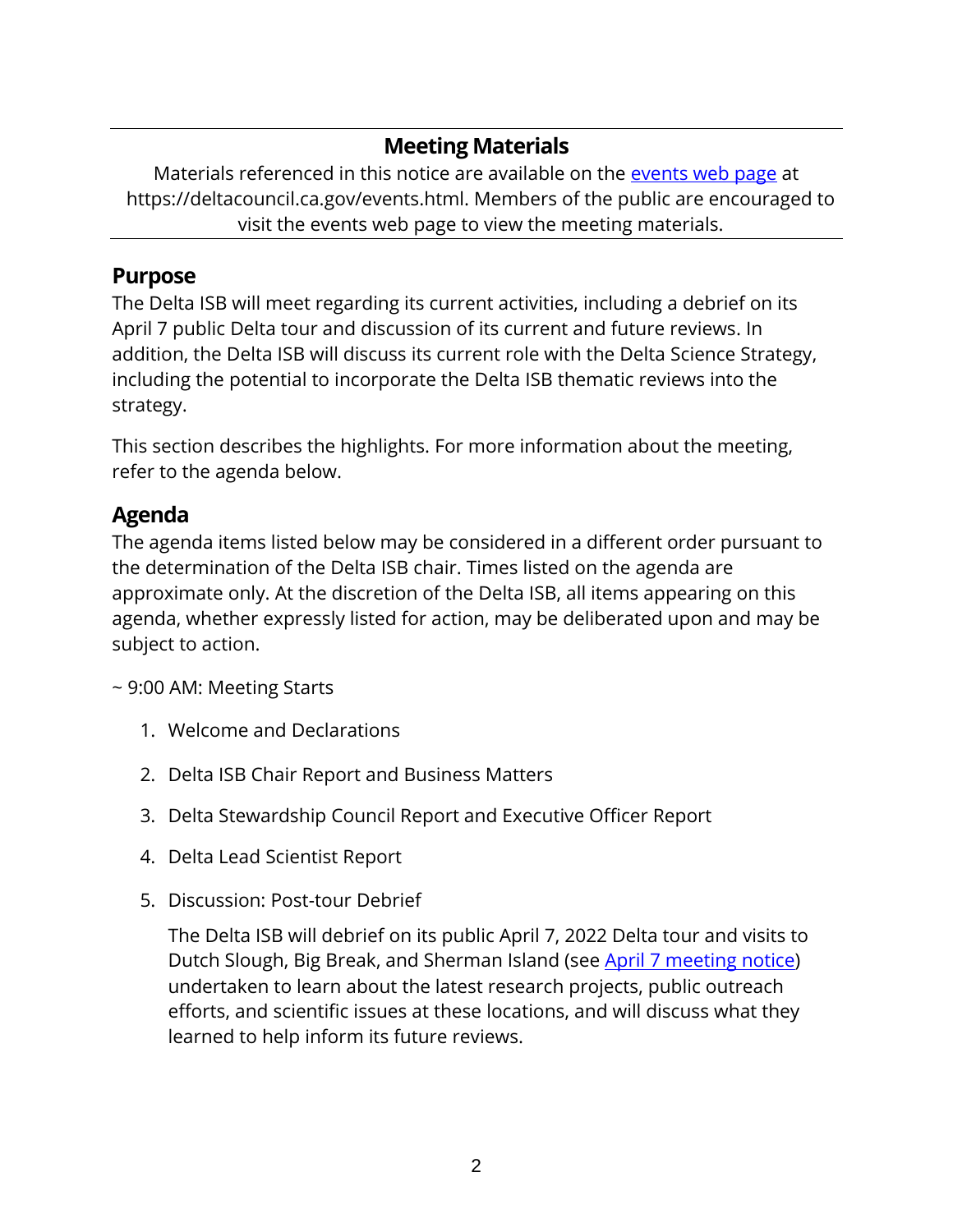6. Discussion and Potential Action: Delta Science Strategy and Delta ISB Thematic Reviews (Action Item)

The [Delta Science Strategy](https://deltacouncil.ca.gov/delta-science-program/delta-science-strategy) is a three-part planning, implementation, and reporting strategy made up of the Delta Science Plan, the Science Action Agenda, and the State of Bay-Delta Science. The Delta ISB will discuss its current role with the Delta Science Strategy, including the potential to incorporate the Delta ISB thematic reviews into the strategy. Based on the discussion, the Delta ISB will discuss and may take potential action on next steps.

- ~12:00 PM: Lunch Break. Reconvene at 1:00 PM
	- 7. Discussion and Potential Action: Next Steps on the Current and Completed Reviews (Action Item)
		- a. Monitoring Enterprise Review
		- b. Water Supply Reliability Estimation Review

The Delta ISB has finalized its [monitoring enterprise review](https://deltacouncil.ca.gov/pdf/isb/products/2022-03-22-isb-monitoring-enterprise-review.pdf) and is in the process of finalizing its [water supply reliability estimation review.](https://deltacouncil.ca.gov/pdf/isb/meeting-materials/2022-02-02-isb-draft-water-supply-review.pdf) The Delta ISB will discuss next steps and outreach efforts for these reviews, including presentations to the Delta Stewardship Council. Based on the discussion, the Delta ISB may take action on the next steps for these reviews.

- 8. Discussion and Potential Action: Future Reviews (Action Item)
	- a. Subsidence Reversal
	- b. Environmental Flows
	- c. Food-webs
	- d. New Ideas

The Delta ISB will continue to discuss future reviews, including the topics that emerged as top priorities at its November 15 and 16, 2021 virtual planning retreat meeting, such as subsidence reversal, environmental flows, and food webs, along with new ideas. Based on the discussion, the Delta ISB may take action on the next steps for future reviews.

- 9. Preparation for Upcoming Delta ISB Meetings
- 10.Review of Items for Follow-up

Staff will provide a summary of any follow-up items for individual members to address after the meeting.